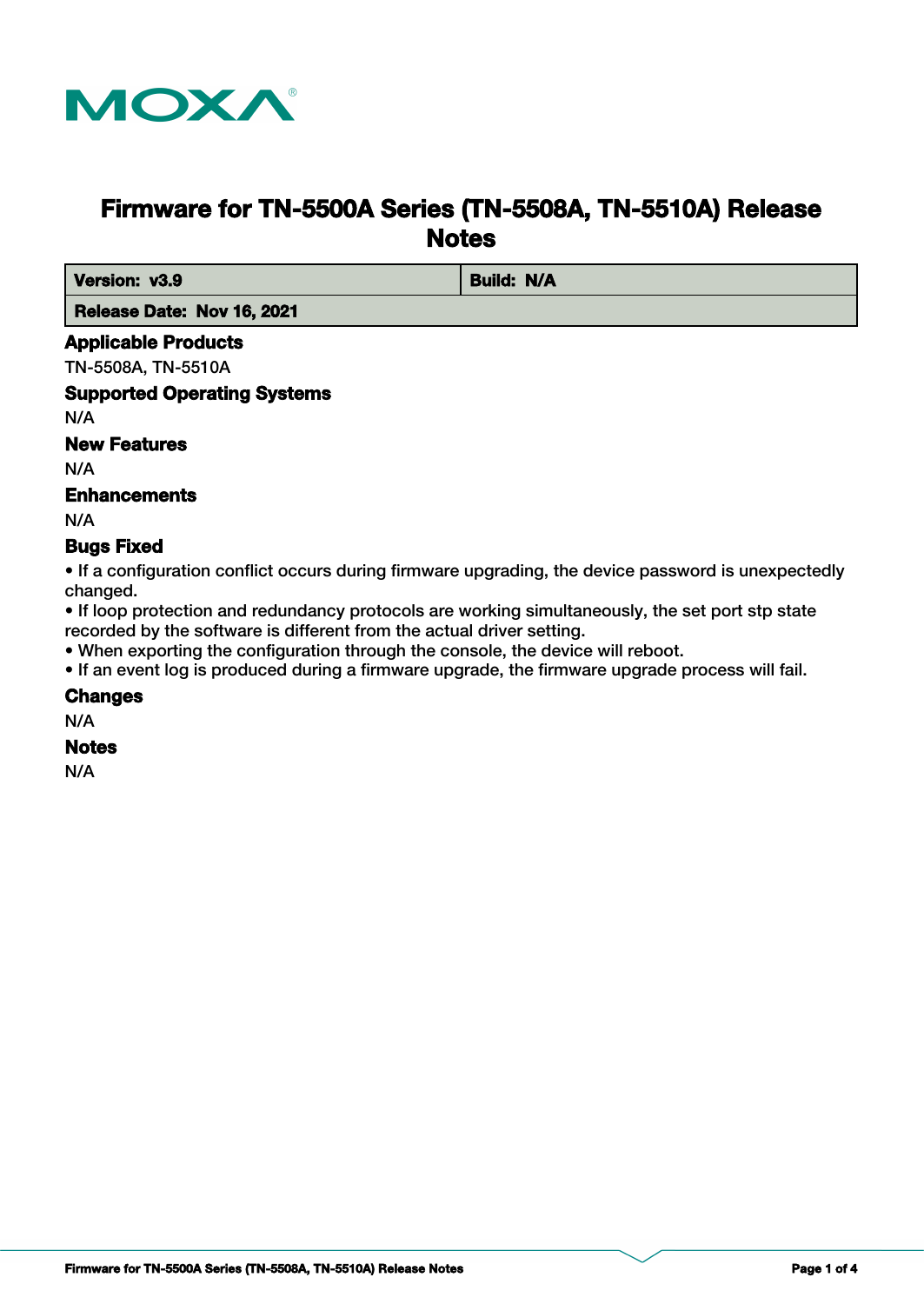

**Version: v3.8 Build: N/A** 

 **Release Date: Apr 22, 2021**

#### **Applicable Products**

TN-5508A, TN-5510A

#### **Supported Operating Systems**

N/A

#### **New Features**

• Added support for Security Guideline level 2.

#### **Enhancements**

• Updated to TLS 1.2.

#### **Bugs Fixed**

• When acting as Querier, the Router Alert Option is added to all IGMP packets.

• The event log is unable to display dates after February 2038 (Y2K 2038).

• The Set Device IP function in the web interface would reject a valid IP address containing the value "255".

- Duplicate Option-82 Relay unicast DHCP discovery issue.
- HTTP/HTTPS are not accessible after changing the device IP.
- The NTP query interval is not working properly.
- Incorrect language and information in the user interface.
- Importing through CLI causes the system time to reset.
- Any user account logged in through the CLI can see the encrypted password of the administrator account.

• Logging in to the device using an account with a name longer than 8 characters causes the system to reboot.

• Showing or exporting logs after a sudden system shutdown generates an error.

• When configuring the Set IP function, entering an IP and gateway address that are in the same subnet would be rejected by the system.

• PoE settings cannot be completed through the CLI because the "Exceed PoE system power budget" command is missing.

• The DHCP server is not referencing to the unicast flag to identify unicast or broadcast packets.

## **Changes**

- Increased the serial number (S/N) length to 12 characters.
- The DHCP Option-82 and Set Device IP functions are now configured per port.
- Removed the Console Menu.

#### **Notes**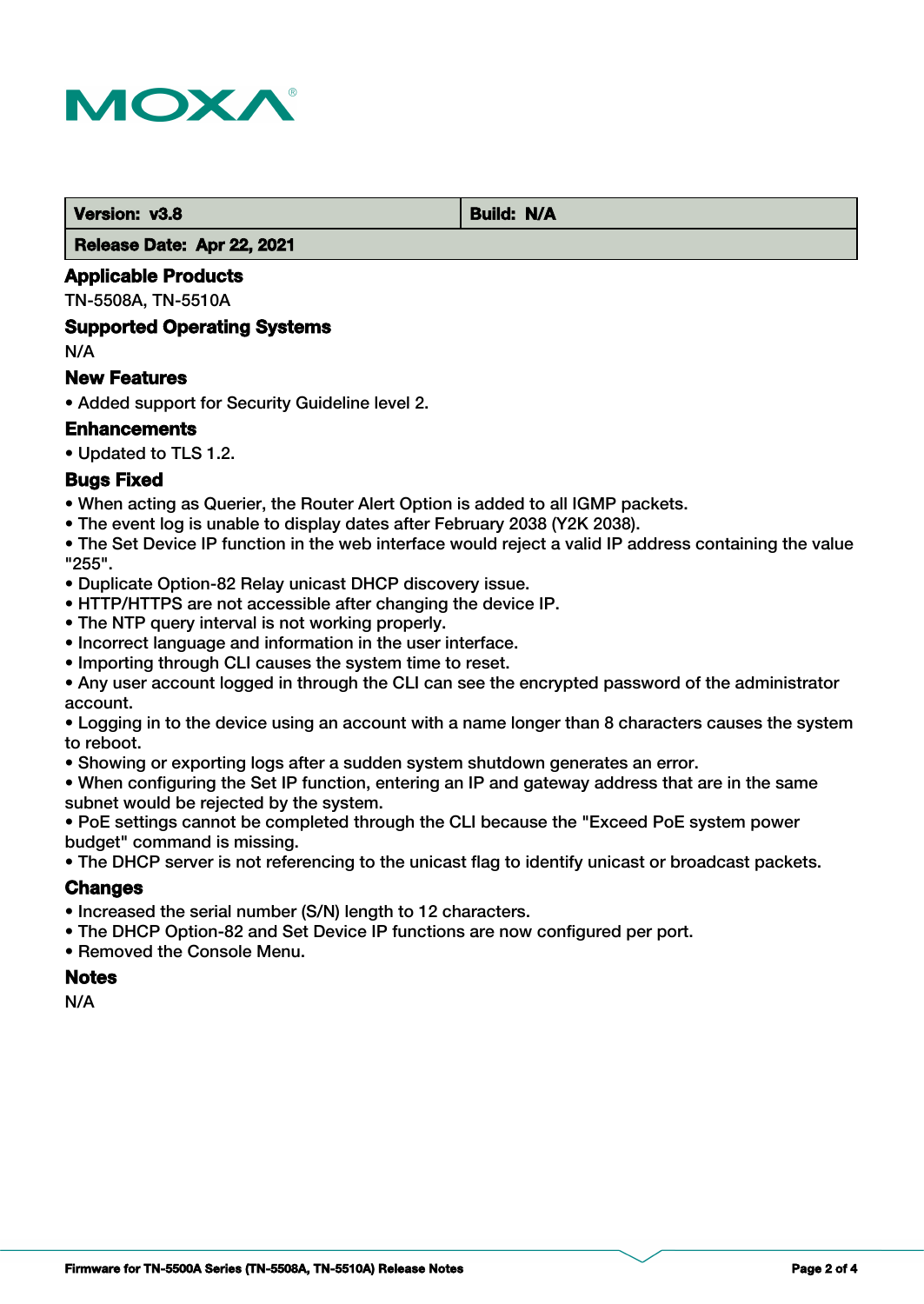

| Version: v3.7        | <b>Build: 20060918</b> |
|----------------------|------------------------|
| .<br>---------<br>__ |                        |

 **Release Date: Oct 01, 2020**

## **Applicable Products**

TN-5508A, TN-5510A

## **Supported Operating Systems**

N/A

## **New Features**

N/A

#### **Enhancements**

• Added compatibility driver for a new real-time clock (RTC) component.

**Bugs Fixed**

N/A

## **Changes**

N/A

## **Notes**